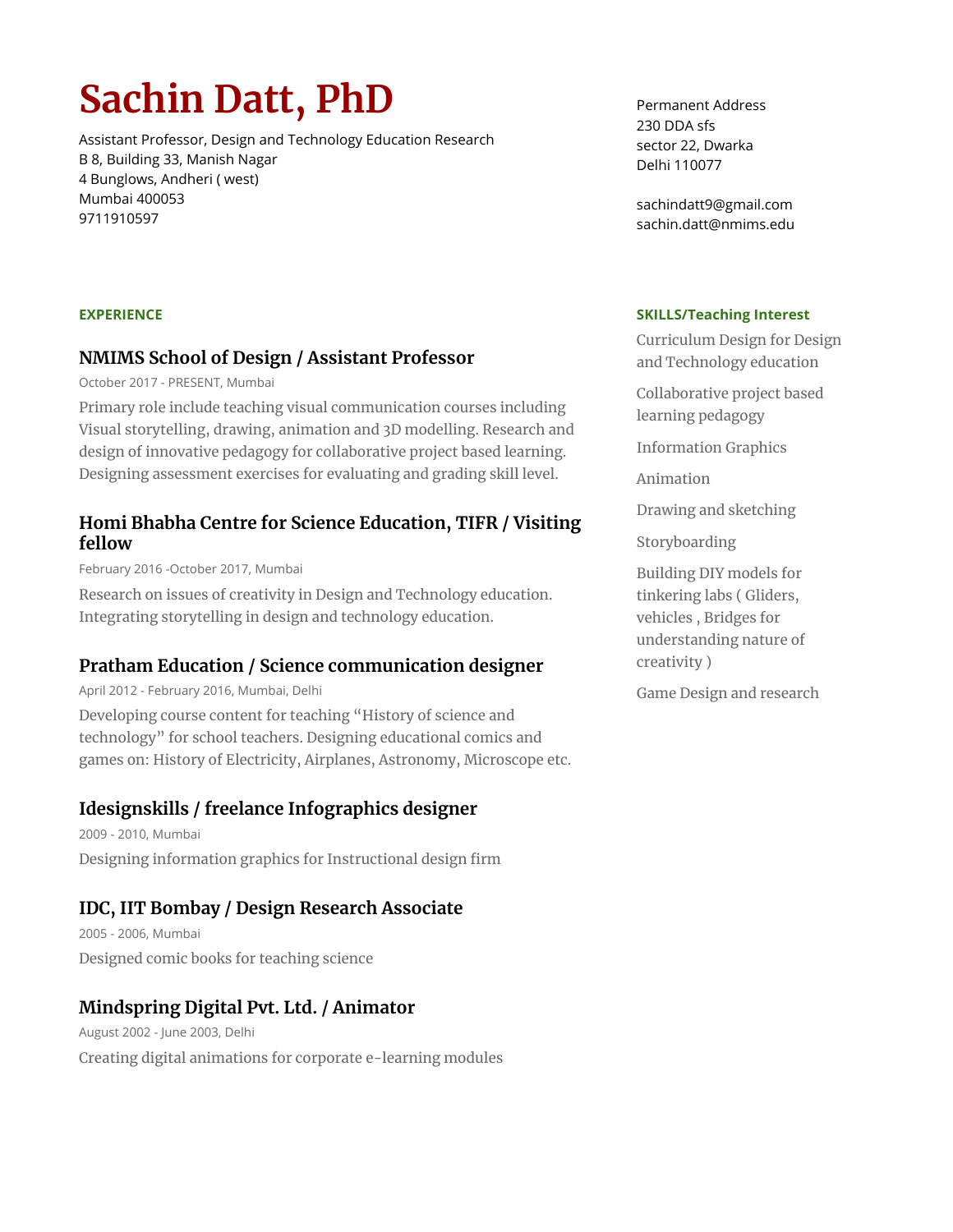#### **EDUCATION**

## **Doctor of Philosophy / IDC, IIT Bombay**

2006 - 2012 Developed a narrative based approach for designing secondary school science content

### **Master of Design / IDC, IIT Bombay**

2003 - 2005 Project 1: Short Animation film Project 2: Comic book for teaching chemistry

## **Bachelor of Fine Arts / College of art Delhi**

1998-2002 Major Project: Advertising campaign for Norton antivirus

#### **PUBLICATIONS**

#### **Book**

History of Electricity book series in 3 volumes. Translated in Hindi, Marathi and Kannada. Published by Pratham Education Foundation with funding from CA Technologies, USA. 2017.

## **Book chapter (in print)**

Datt, S ( 2018 ): Using narratives for teaching nature of technology. Explorations in Technology Education Research. Edited by John Williams and David Barlax. Springer publication.

## **Journals** — *Published*

Datt, S. & Sugra, C. (2018): A Comparison of Innovations by Adults and Children at the Grassroots Level in India. Design and Technology Education An International Journal. PKP public knowledge project. Vol 23 No. 1. Pp. 10-25

Datt, S. (2015): Case for Building Informal Ontology of a Subject Matter at School level Science Education with Community Collaboration. Journal of School Education Technology, I manager Publication. Vol. 11. No.1, p. 34.

Datt S & Poovaiah R. (2012): Designing Epistemologically Correct Science Narratives. journal of School Education Technology, I manager Publication, 2013. Vol. 7, No. 4, p.16.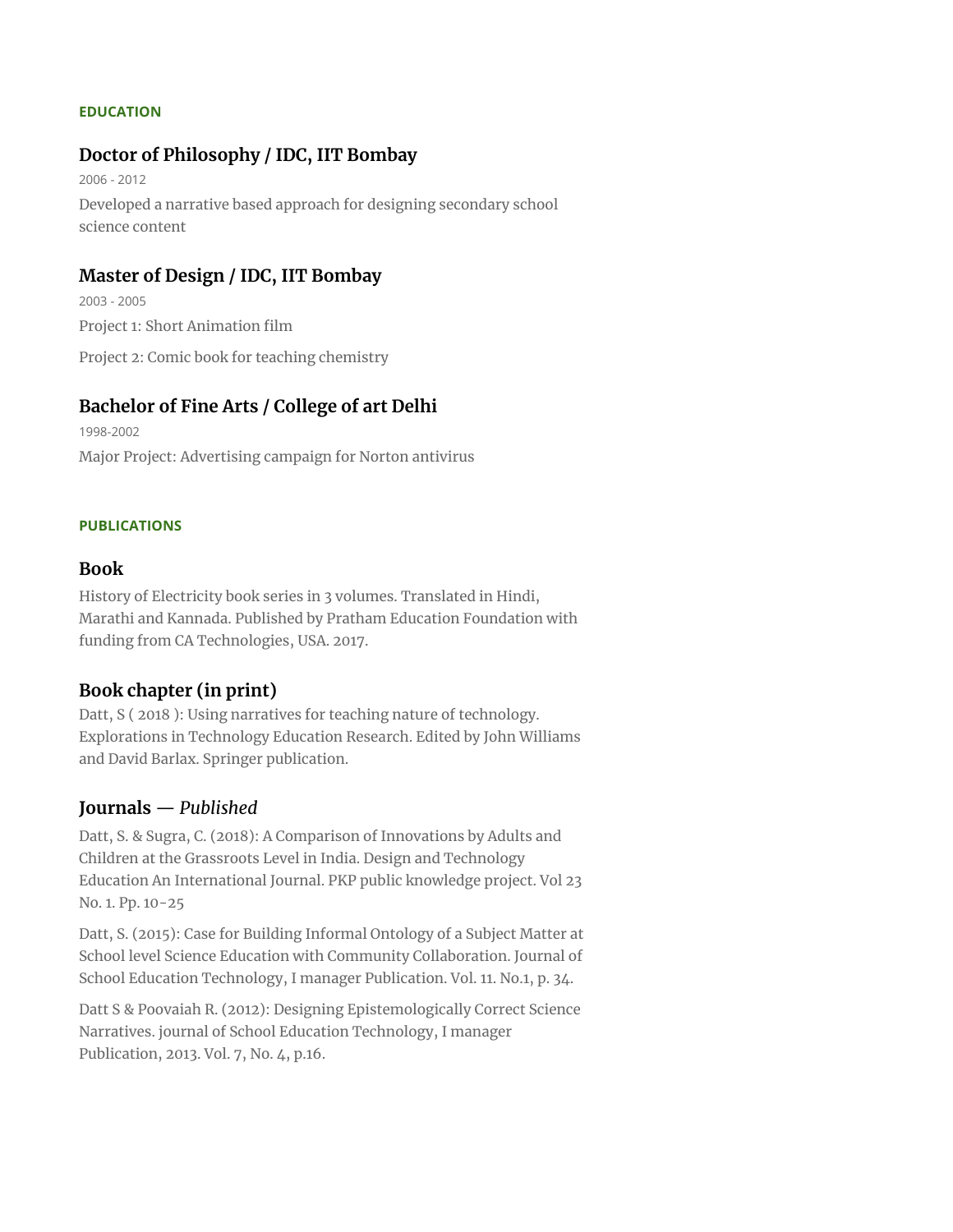# **Conference Proceedings**

Datt, S., & Chunawala, S. (2018). Children as Filmmakers. Episteme 7:International Conference to review Research on Science Technology and Mathematics Education. (pp. 17)

Datt, S., Shah, M., & Chunawala, S. (2017). Upper primary and secondary school science teacher's perception of creativity in science education. In A. Sharma and J. Rajeswaran (Eds.), Creativity and cognition in art and design: Proceedings of the 1st International Conference on Creativity and Cognition in Art and Design. ICCCAD 2017.(pp. 278-286). New Delhi: Bloomsbury.

Datt, S. (2017). Paradox of novelty and usefulness. In A. Sharma and J.Rajeswaran (Eds.), Creativity and cognition in art and design: Proceedings of the 1st International Conference on Creativity and Cognition in Art and Design. ICCCAD 2017. (pp. 188-198). New Delhi: Bloomsbury.

Datt, S & Poovaiah, R. ( 2013 ). Effect of Historical Narrative Based Approach in Designing Secondary School Science Content on Students' Memory Recall Performance. ICORD 2013, Chennai. Springer Publication, 2013.

# **Published Articles**

Datt, S. (2015), Suggestions for Improvement of Activity Based Science Learning Approach in Upper Primary Science Textbooks and its Application in Himachal Pradesh DIET training. Design for all: Design and Children. IIT Bombay, 2015

Datt. S & Poovaiah R. (2009), Story Based Schema Building Approach in Science Learning. Designing for children conference proceedings. Industrial Design Centre, IIT Bombay 2009.

Datt. S & Poovaiah R. (2009): Fractal like model for designing educational stories. Design Thoughts. Industrial Design Centre, IIT Bombay.

# **Conference presentations**

Datt, S & Rao. A.G. (2008). Story of bamboo crafts guru Medar Ketya, paper presented at Indian Folklore Congress, Shantiniketan, West Bengal, 2008.

Datt, S. & Poovaiah, R. (2011). Framework for organizing knowledge as a narrative: A case for secondary school science learning, paper presented at Teaching Narrative and Teaching through Narrative International conference, Tampere, Finland.